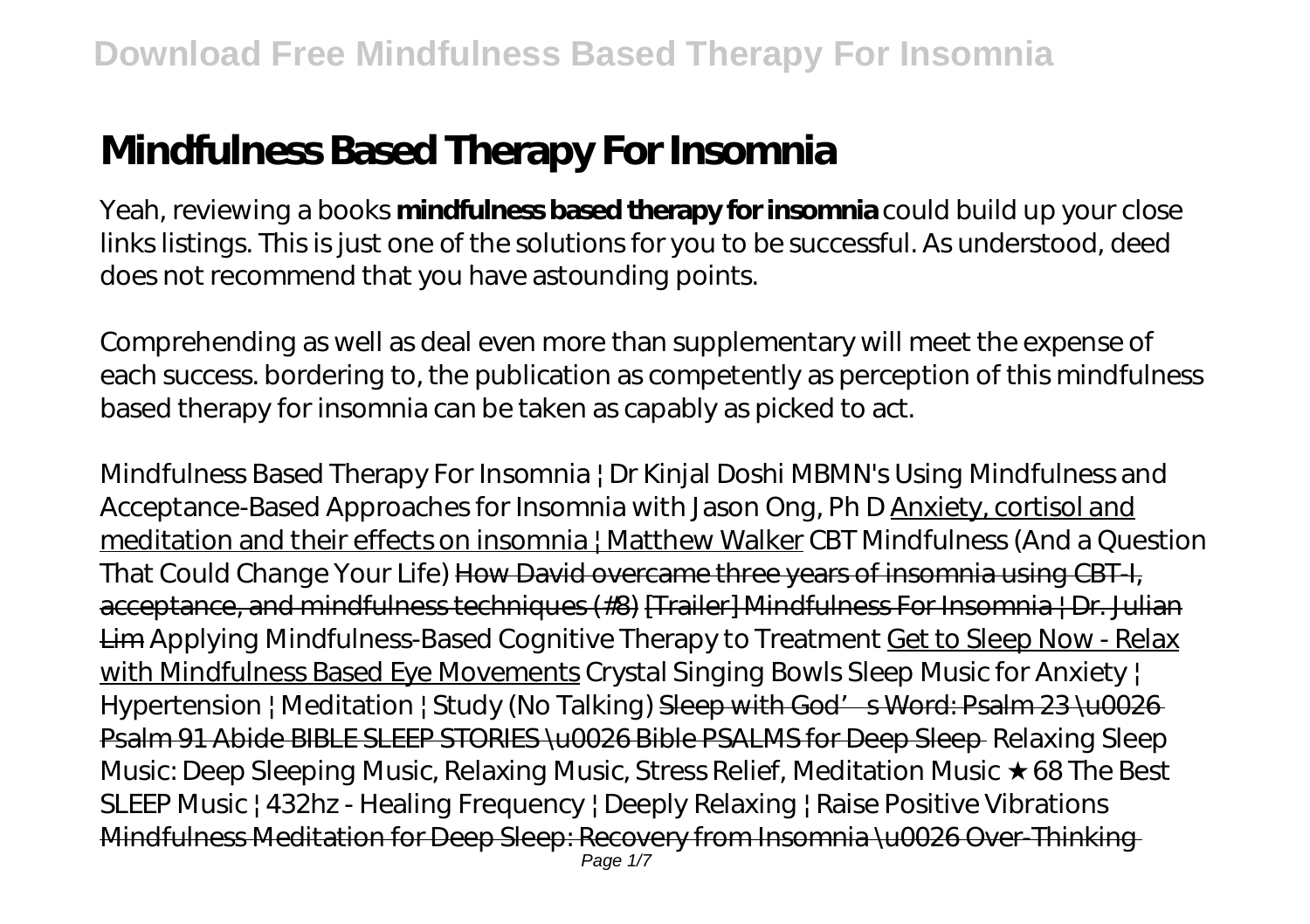#### (Guided Meditation)

Deep Sleep Music, Insomnia, Sleep Therapy, Meditation, Calm Music, Relax, Spa, Study, Sleep, 2995 Guided Sleep Meditation for Insomnia (Sleep, Relaxation, Calm your Mind) Relaxing Piano Music: Sleep Music, Water Sounds, Relaxing Music, Meditation Music 47 SPOKEN Sleep Talk Down: Meditation for healing, insomnia, relaxing sleep Sleep Talk Down Guided Meditation: Fall Asleep Faster with Sleep Music \u0026 Spoken Word Hypnosis Sleep Hypnosis for Calming An Overactive Mind Beautiful Relaxing Music for Stress Relief ~ Calming Music ~ Meditation, Relaxation, Sleep, Spa **Mindfulness Based Therapy For Insomnia** Mindfulness-Based Cognitive Therapy or Mindfulness Therapy (MBCT), uses some parts of CBT, along with a mindfulness approach – being aware of one's thoughts, but not reacting to them. For example, someone with insomnia might think "I'm going to be awake all night."

## **Mindfulness and Cognitive Therapy for Insomnia | Ask Sleep**

In this clinical guide, Jason C. Ong introduces mental health practitioners to an innovative, evidence-based treatment: mindfulness-based therapy for insomnia (MBTI). This group intervention combines mindfulness meditation with principles and strategies derived from cognitive behavioral therapy using guided meditations, group discussions, and daily activities performed at home.

## **Mindfulness-Based Therapy for Insomnia**

In this clinical guide, Jason Ong introduces mental health practitioners to an innovative, Page 2/7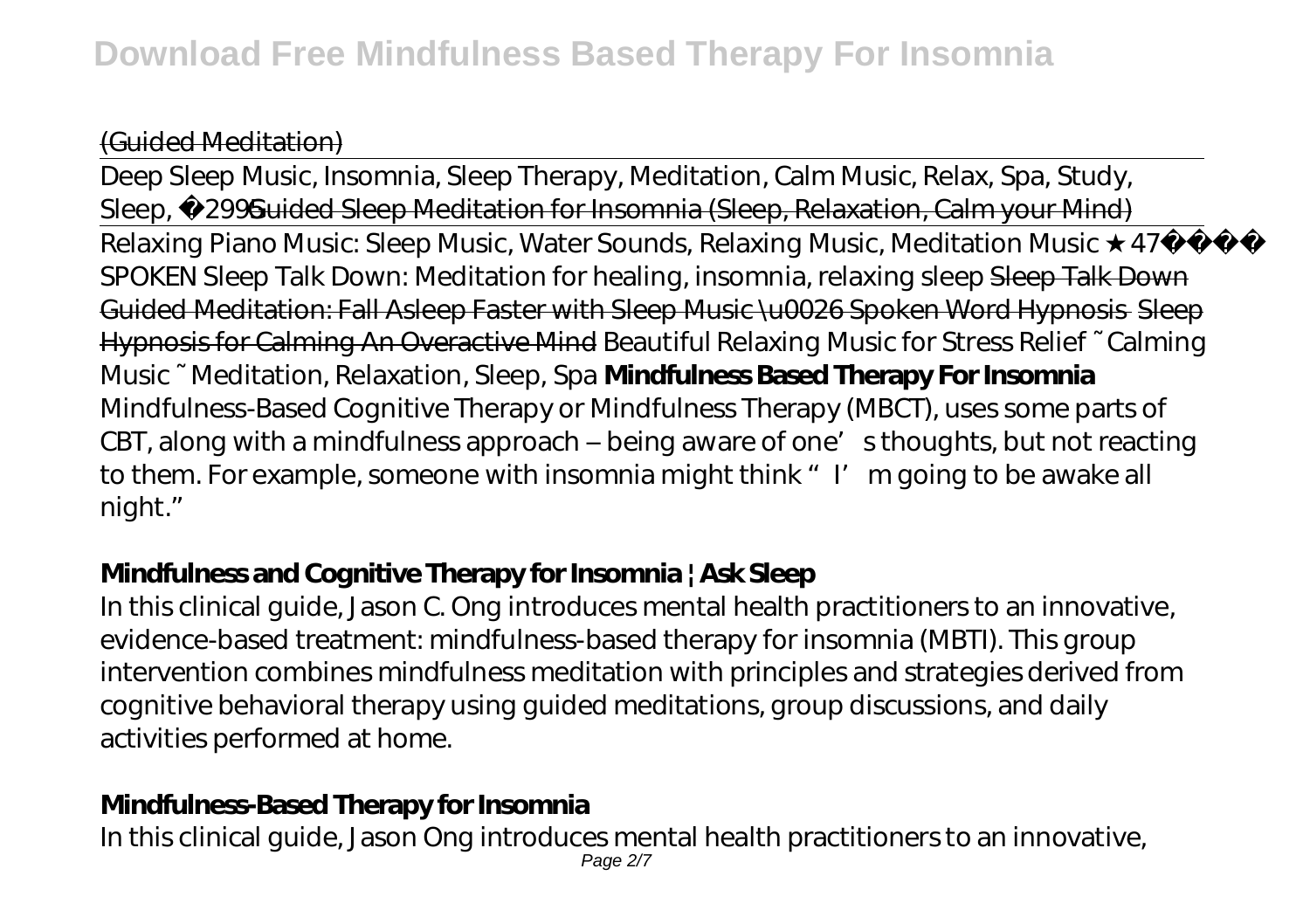evidence-based form of treatment to treat chronic insomnia: mindfulness-based therapy for insomnia (MBTI). MBTI is an 8-session group intervention that combines mindfulness meditation with principles and strategies derived from cognitive behavioral therapy.

### **Mindfulness-Based Therapy for Insomnia: Amazon.co.uk: Ong ...**

Mindfulness-Based Therapy for Insomnia (MBTI): applying the principles of acceptance and letting go. GROSS INDICATION MBTI may be particularly useful in treating the distress and emotional reacti-vity associated with chronic insomnia. SPECIFIC INDICATION MBTI is indicated for primary insomnia and for psychophysiological insomnia. CONTRAINDICATIONS

#### **Mindfulness-Based Therapy for Insomnia**

Theoretical considerations and preliminary empirical evidence indicate that mindfulnessbased cognitive therapy (MBCT) is a promising intervention for insomnia. Skills in experiential awareness,...

## **(PDF) Mindfulness-Based Cognitive Therapy for Insomnia**

Mindfulness-based programs have emerged as novel approaches to insomnia, chronic pain management, behavior modification, stress/anxiety reduction, addiction, and relapse prevention. The first formal program, mindfulness-based stress reduction (MBSR), was created by Jon Kabat-Zinn over 2 decades ago.

## **Mindfulness-Based Therapy for Chronic Insomnia**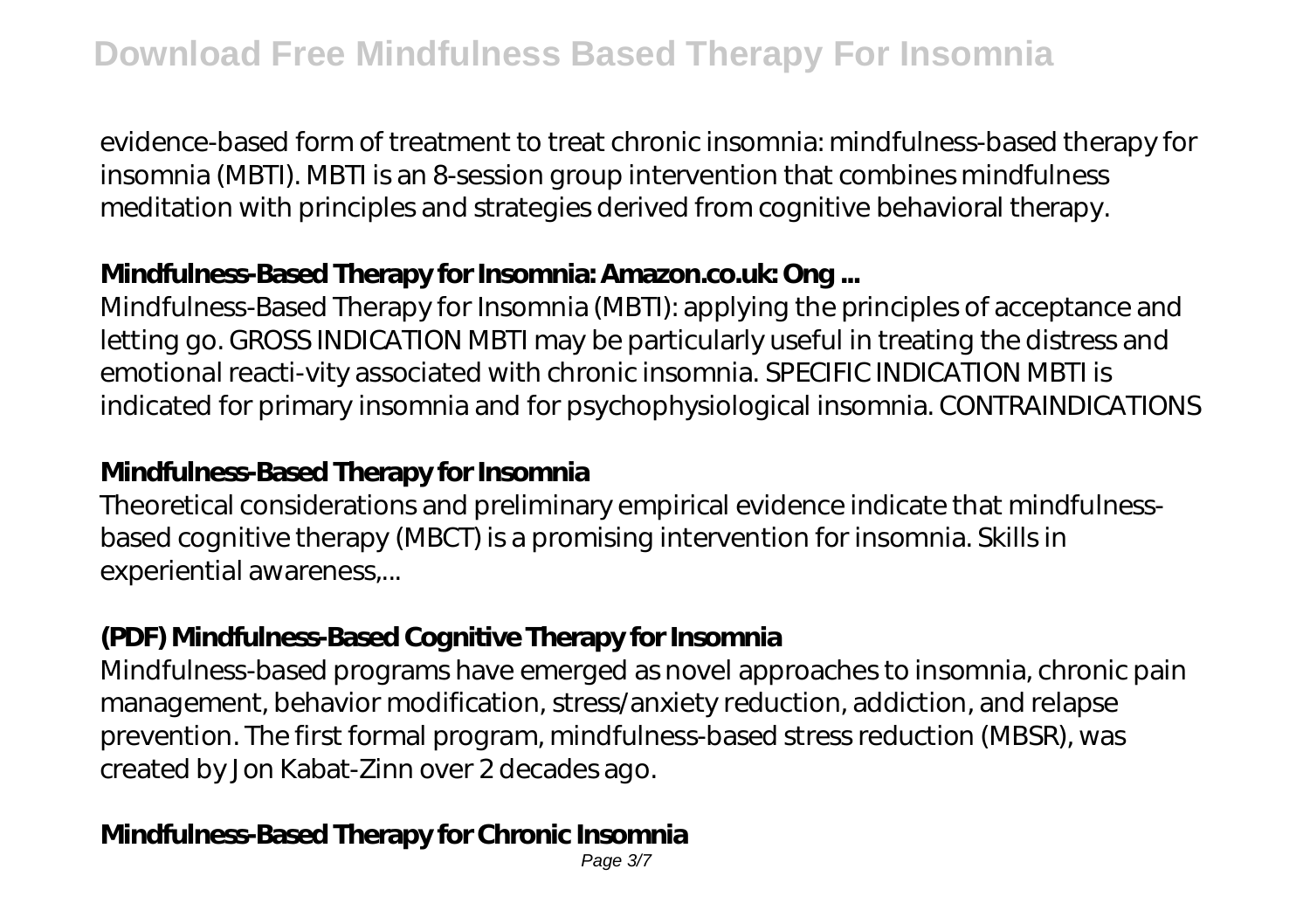Mindfulness-Based Therapy for Insomnia. This is the book I mentioned in my last email: Martin ' Relinquish Control' Reed, MEd, CHES®, CCSH. PS: I am a participant in the Amazon Services LLC Associates Program, an affiliate advertising program designed to provide a means to earn fees by linking to Amazon.com and affiliated sites. This means ...

#### **Mindfulness-Based Therapy for Insomnia – Insomnia Coach®**

with mindfulness-based stress reduction, the standard mindfulness-based therapy, MBTI was superior in decreasing insomnia symptoms from baseline to 6-month follow-up. A Road Map for Using This Book This book is designed primarily for clinicians and trainees in psychology, psychiatry, medicine, nursing, and social work who work with individ-

## **Mindfulness-Based Therapy for Insomnia**

"Mindfulness for Insomnia outlines a four-week program that provides people suffering from insomnia with a gentle method to work with their sleep-disrupting thoughts. Using a series of mindfulness practices and important information about how our minds can impact our sleep, the reader learns and uses daily mindfulness practice to move away from the insomnia struggle and in the direction of calm, restful sleep."

#### **Mindfulness for Insomnia | NewHarbinger.com**

Mindfulness turns out to be a great cure for this kind of insomnia. In an article on mindfulness research published by Greg Flaxman and Lisa Flook, Ph.D., of the Mindful Awareness Research Center at UCLA (2), they state that mindfulness improves regulation of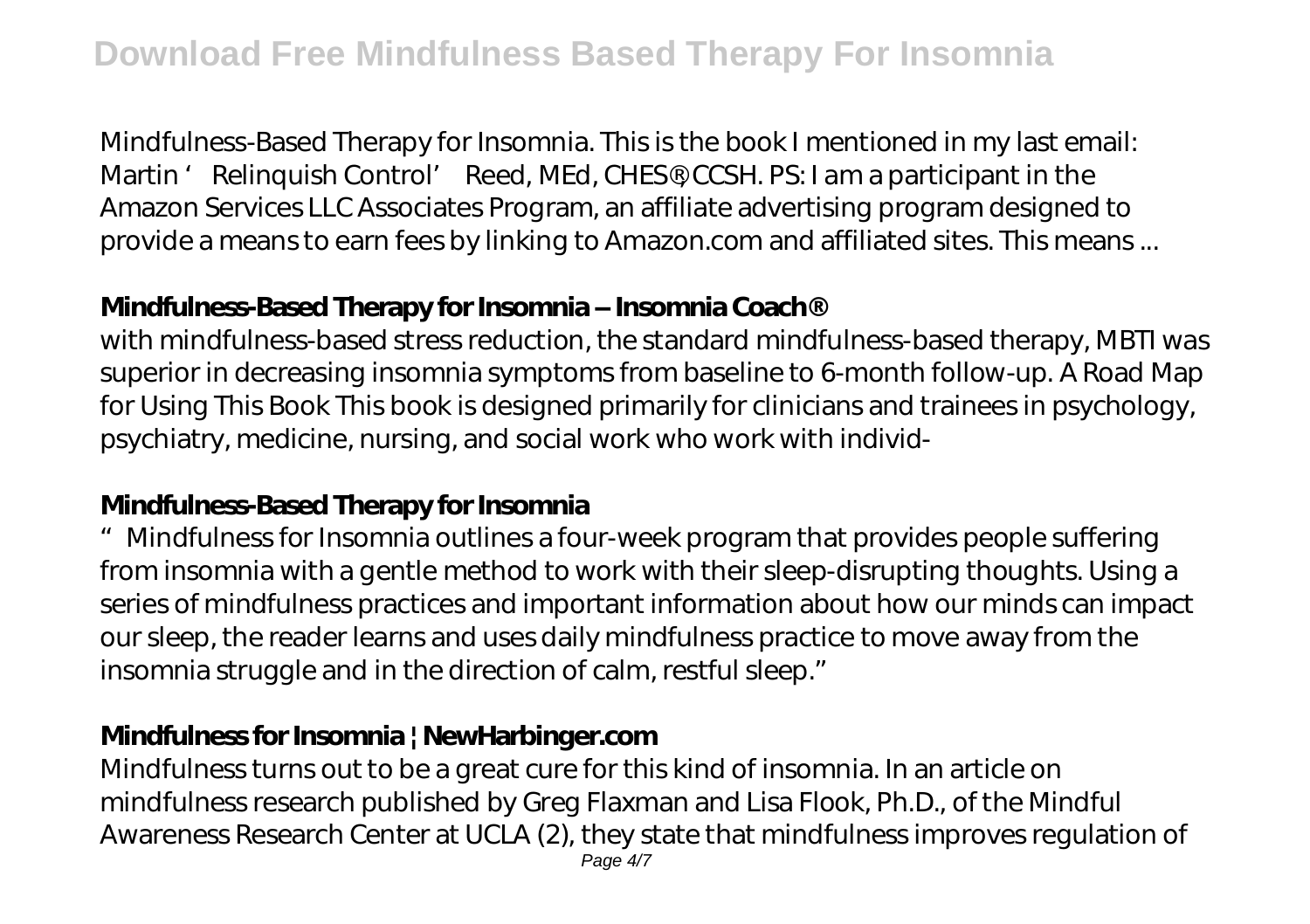stress and increases a sense of calm that results in a better ability to sleep.

## **Mindfulness As A Cure For Insomnia: 8 Steps To Resting Easy**

Mindfulness-based therapy for insomnia (MBTI) is a group intervention that uses mindfulness principles and practices with behavioral approaches for the treatment of insomnia. Mindfulness meditation is a practice that focuses on present-moment awareness without judgment.

#### **Mindfulness for Insomnia**

Conclusions: Mindfulness meditation appears to be a viable treatment option for adults with chronic insomnia and could provide an alternative to traditional treatments for insomnia. Trial registration: Mindfulness-Based Approaches to Insomnia: clinicaltrials.gov, identifier: NCT00768781 .

## **A randomized controlled trial of mindfulness meditation ...**

Mindfulness-Based Therapy for Insomnia (MBTI) is an 8-week program which uses some behavioral strategies for insomnia (stimulus control and sleep restriction) with mindfulness principles and...

## **Mindfulness-Based Therapy for Insomnia | Request PDF**

Understanding the underlying mechanisms of recovery from insomnia is an important goal for improving existing treatments. In a randomised controlled trial, 57 participants with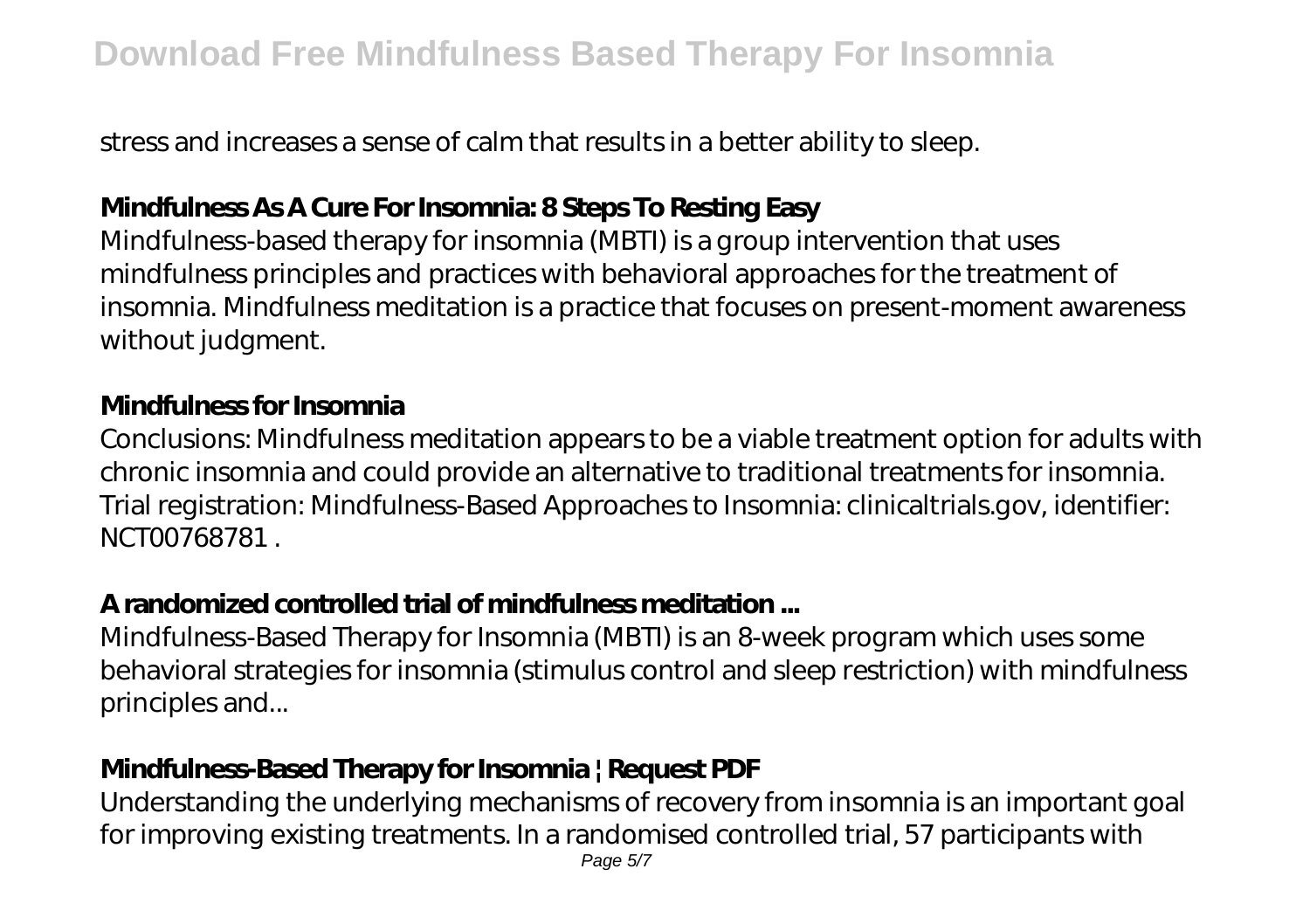insomnia disorder were given either cognitive therapy (CT) or mindfulness-based therapy (MBT) following 4 sessions of CBT.

#### **Effective Insomnia Treatments: Investigation of Processes ...**

MBTI, on the other hand, is an acronym for Mindfulness-based Therapy for Insomnia. It is a complex program that applies the principles of mindfulness to sleep. Its goal is to improve sleep in "unconventional" ways. By "unconventional" we mean methods not usually explored by sleep professionals/insomnia sufferers.

#### **Mindfulness Therapy for Chronic Insomnia – The Dream ...**

Mindfulness-based therapy for insomnia (MBTI) may be particularly useful in treating the distress and emotional reactivity associated with chronic insomnia. MBTI is indicated for primary insomnia and for psychophysiological insomnia.

#### **Mindfulness-Based Therapy for Insomnia - ScienceDirect**

Publisher Summary Mindfulness-based therapy for insomnia (MBTI) may be particularly useful in treating the distress and emotional reactivity associated with chronic insomnia. MBTI is indicated for primary insomnia and for psychophysiological insomnia.

## **[PDF] Mindfulness-Based Therapy for Insomnia | Semantic ...**

Mindfulness-based therapy for insomnia (MBTI) MBTI was conducted as an 8-week group intervention that consisted of the same amount of contact and the same meditations as